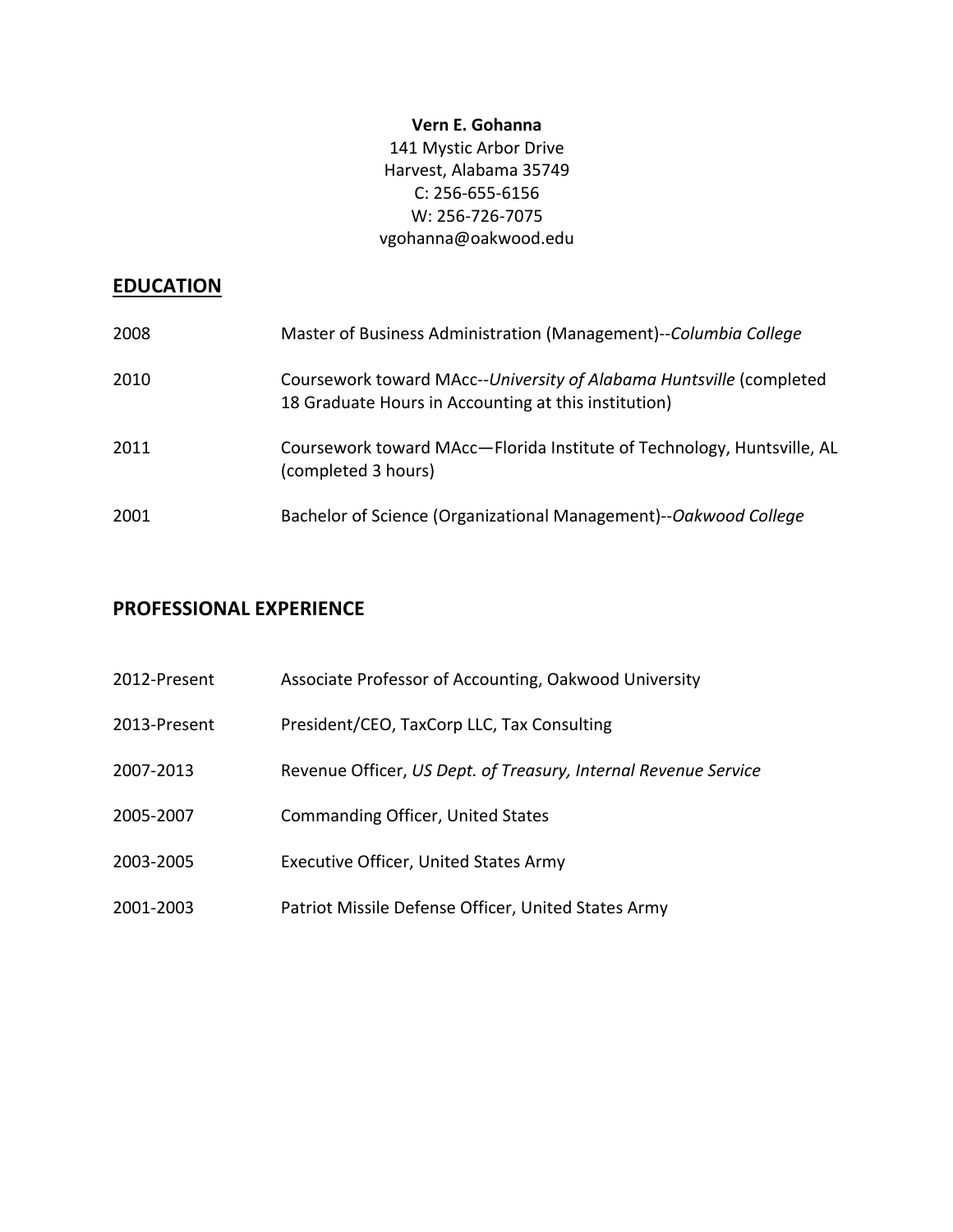# **TEACHING EXPERIENCE**

| AC 220       | <b>Principles of Accounting I</b>              |
|--------------|------------------------------------------------|
| AC 221       | Principles of Accounting II                    |
| AC 330       | <b>Managerial Accounting</b>                   |
| AC 340       | <b>Cost Accounting</b>                         |
| AC 350       | <b>Federal Taxation--Individual Taxation</b>   |
| AC 351       | <b>Federal Taxation II: Corporate Taxation</b> |
| AC 380       | <b>Accounting Information Systems</b>          |
| AC 431       | Auditing I                                     |
| AC 432       | Auditing II                                    |
| AC 421       | <b>Advanced Accounting</b>                     |
| <b>BA310</b> | <b>Introduction to Business</b>                |
| OM 305       | Organizational Theory and Development          |
| OM 309       | <b>Accounting for Managers</b>                 |

### **STUDENT ADVISORY COMMITTEES**

- 2012-Present National Association of Black Accountants
- 2012-Present Advisor, BS of Accounting Majors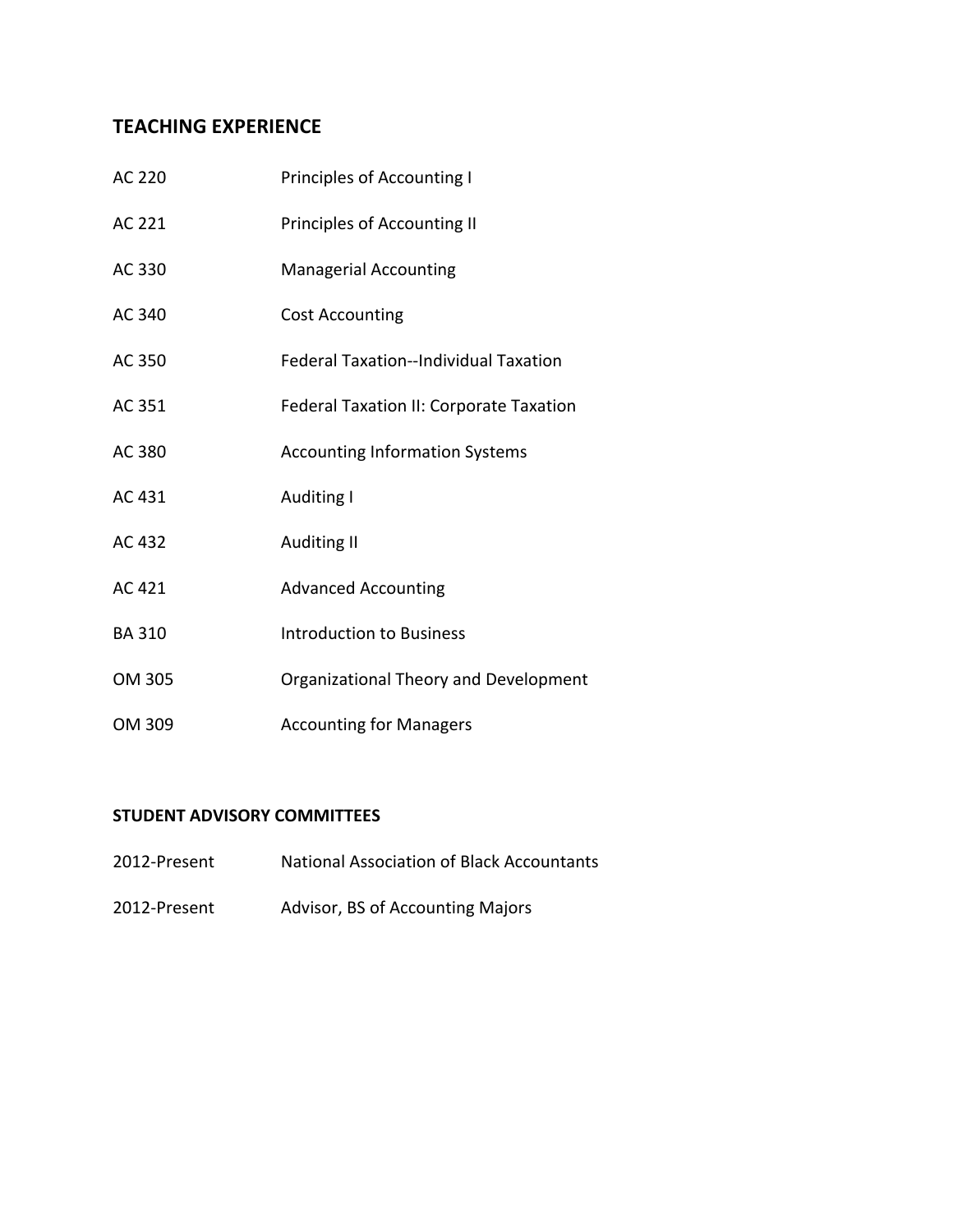### **PROGRAM/COURSE DEVELPOMENT**

| 2015 | Principles of Accounting I-ONLINE  |
|------|------------------------------------|
| 2015 | Principles of Accounting II-ONLINE |
| 2016 | Cost Accounting-ONLINE             |

### **SERVICE TO THE UNIVERSITY/DEPARTMENT**

| 2017-Present | Lead Faculty, Accounting Degree program.                                                        |
|--------------|-------------------------------------------------------------------------------------------------|
| 2016         | Recruiter/Guest Scholarship Presenter to SDA Junior Academies                                   |
| 2014-Present | School of Business Committee: Masters of Business Administration<br>Committee.                  |
| 2012-2014    | School of Business Redstone Arsenal (US Army) Extension campus<br>Committee.                    |
| 2015-Present | Faculty Representative, School of Business Advisory Committee.<br>University Finance Committee. |

## **RECENT RESEARCH/CREATIVE ACTIVITIES/GRANTS**

| 2016 | Biblical Concepts of Accounting in Post-Secondary Education. Oakwood<br>University Faculty Development Institute                |
|------|---------------------------------------------------------------------------------------------------------------------------------|
| 2017 | School of Business, Biblical Foundations–Career Advising in the Discipline.<br>Oakwood University Faculty Development Institute |
| 2018 | Biblical Concepts of Accounting in Post-Secondary Education. Oakwood<br>University Faculty Development Institute                |